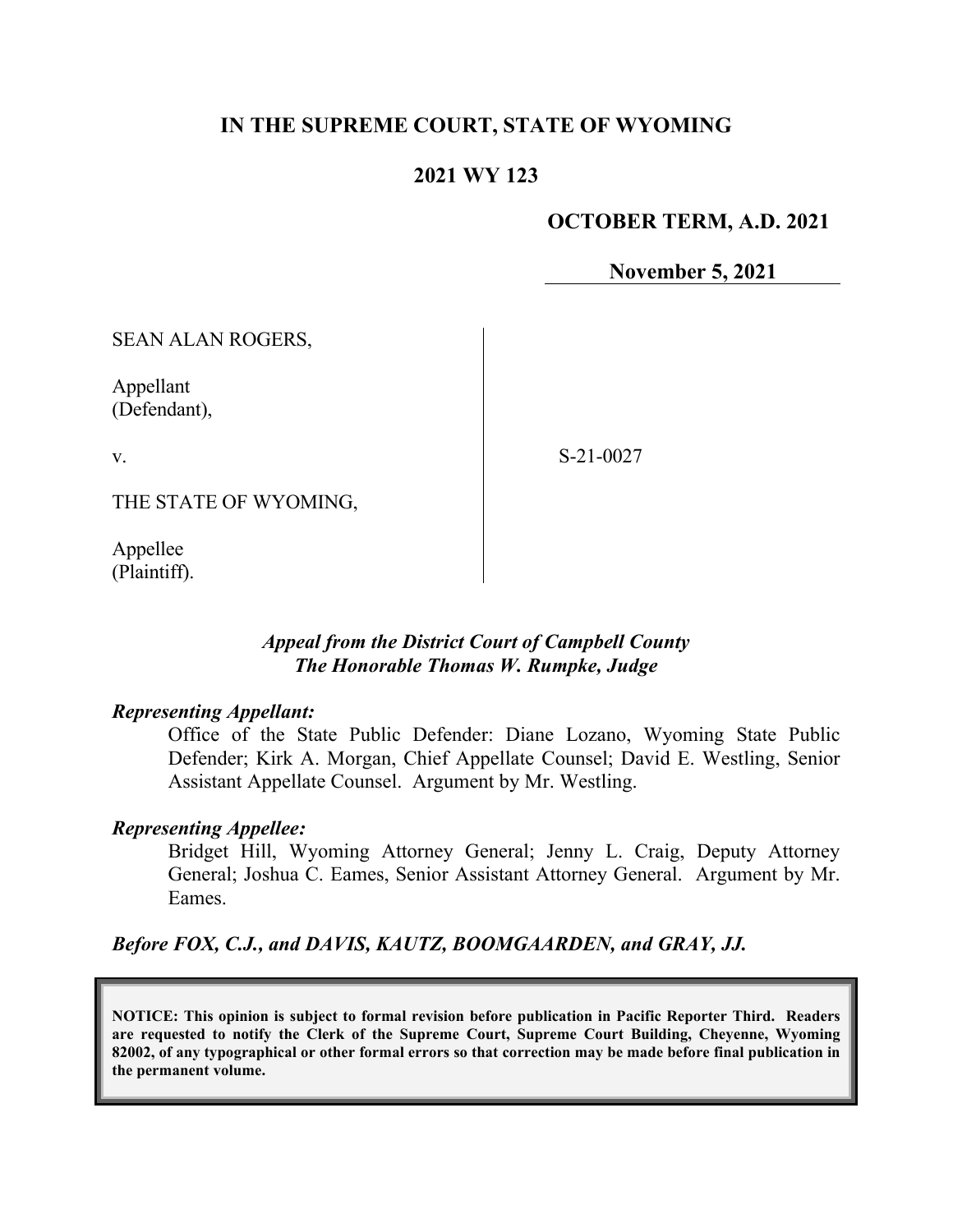#### **GRAY, Justice.**

[¶1] Sean Alan Rogers was originally charged with one count of first-degree sexual assault and one count of delivery of a controlled substance. Sixteen days before trial, the State amended its information to include one count of second-degree sexual abuse of a minor. A jury found Mr. Rogers guilty of second-degree sexual abuse of a minor and acquitted him of the other two charges. He appeals, claiming the district court abused its discretion when it allowed the State to amend the information and that it violated his right to a speedy trial. We affirm.

#### *ISSUES*

[¶2] The issues are:

- 1. Did the district court abuse its discretion when it allowed the State to amend the information sixteen days prior to trial?
- 2. Was Mr. Rogers deprived of his right to a speedy trial?

## *FACTS*

### **A. Underlying Facts**

[¶3] On June 14, 2019, Brandy Blaylock—accompanied by her two children, AG, her fifteen-year-old daughter, and XG, her thirteen-year-old son—went to the hospital in Gillette. Ms. Blaylock was admitted and she asked a friend, Mr. Rogers, if he would come pick up her children. Mr. Rogers picked them up and took them to his home, where they spent the night. The next day, he rented a car and took AG, XG, and a friend of his, Tyler Loman, on a road trip. AG and XG testified that the group drove first to Fort Collins and then to Denver, Colorado, where Mr. Rogers bought marijuana and marijuana product known as wax. [1](#page-1-0)

<span id="page-1-0"></span> $<sup>1</sup>$  Wax is a</sup>

resin-like substance concentrated from the plant that produces a far more intense high. This substance . . . may be a viscous liquid, a wax-like substance (thus the name), or a hard, crystallized material similar to hard candy that is typically vaporized and inhaled. Often butane or isopropyl alcohol are involved in the production of the substance; this can pose an incredible danger to the user.

Jeffrey Juergens, *Marijuana Addiction and Abuse*, Addiction Center (last edited Oct. 10, 2021), https://www.addictioncenter.com/drugs/marijuana/.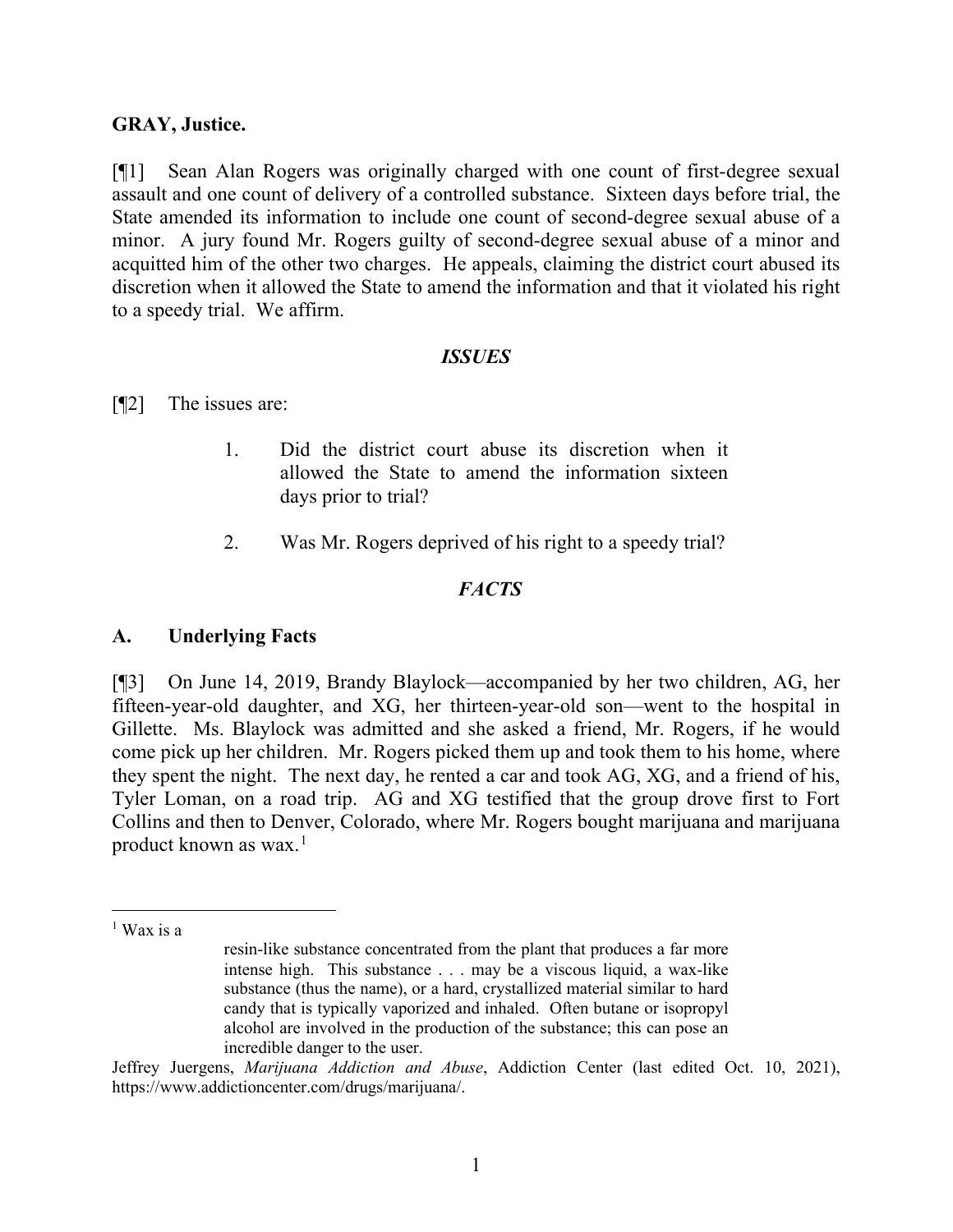[¶4] Late that night, the group returned to Mr. Rogers' home in Gillette. AG and XG testified that on their return, they smoked the marijuana and wax in the garage. According to AG, the wax was much stronger than marijuana in plant form. She testified that her head "really hurt and [she] felt dizzy." AG and XG eventually went to the basement to sleep. AG testified that she was awakened by Mr. Rogers. The next thing she remembers is waking up on Mr. Rogers' bedroom floor with Mr. Rogers on top of her. AG stated that she felt him "inside" of her and that she "tried to scream" but "nothing came out." She testified that she was still under the influence of marijuana. After this, she went into the bathroom and noticed that her shirt was wet and her clothes were disheveled. She returned home the next day and threw her shirt and pants under her bed. A couple of weeks later, she told her mother what had happened. Her mother retrieved her clothes and took them to the police station where she and AG reported AG's account of the assault to law enforcement.

[¶5] Mr. Rogers recounted events differently. He testified that he, AG, XG, and Mr. Loman drove, not to Colorado, but to Cheyenne, where he purchased tobacco and CBD oil at two separate smoke shops. He testified that after the group returned to Gillette, AG and XG went downstairs where they had slept the previous night. He remained in the garage where he drank two beers and slept until the next morning. Mr. Rogers also testified that he did not assault AG.

[¶6] Crime lab analysis found seminal fluid on AG's pants and shirt. DNA profiles of the sperm samples were consistent with Mr. Rogers' DNA. Nonsperm samples "demonstrated the presence of a mixture [of DNA] from which" Mr. Rogers, AG, and an additional unidentified individual could not be excluded.[2](#page-2-0)

### **B. Initial Charges**

[¶7] On October 17, 2019, the State charged Mr. Rogers with one count of first-degree sexual assault, in violation of Wyo. Stat. Ann.  $\S$  6-2-[3](#page-2-1)02(a)(iii),<sup>3</sup> and one count of delivery of a controlled substance, in violation of Wyo. Stat. Ann. § 35-7-1031(a)(ii).<sup>[4](#page-2-2)</sup> At

Wyo. Stat. Ann. § 6-2-302(a)(iii) (LexisNexis 2021).

<span id="page-2-0"></span> $<sup>2</sup>$  Mr. Rogers' theory of the case was that his DNA was planted on AG's clothing by her mother.</sup>

<span id="page-2-1"></span><sup>&</sup>lt;sup>3</sup> First-degree sexual assault is defined, in relevant part, as:

<sup>(</sup>a) Any actor who inflicts sexual intrusion on a victim commits a sexual assault in the first degree if:

<sup>. . .</sup> (iii) The victim is physically helpless, and the actor knows or reasonably should know that the victim is physically helpless and that the victim has not consented[.]

<span id="page-2-2"></span> $4$  Wyo. Stat. Ann. § 35-7-1031(a)(ii) reads:

<sup>(</sup>a) Except as authorized by this act, it is unlawful for any person to manufacture, deliver, or possess with intent to manufacture or deliver, a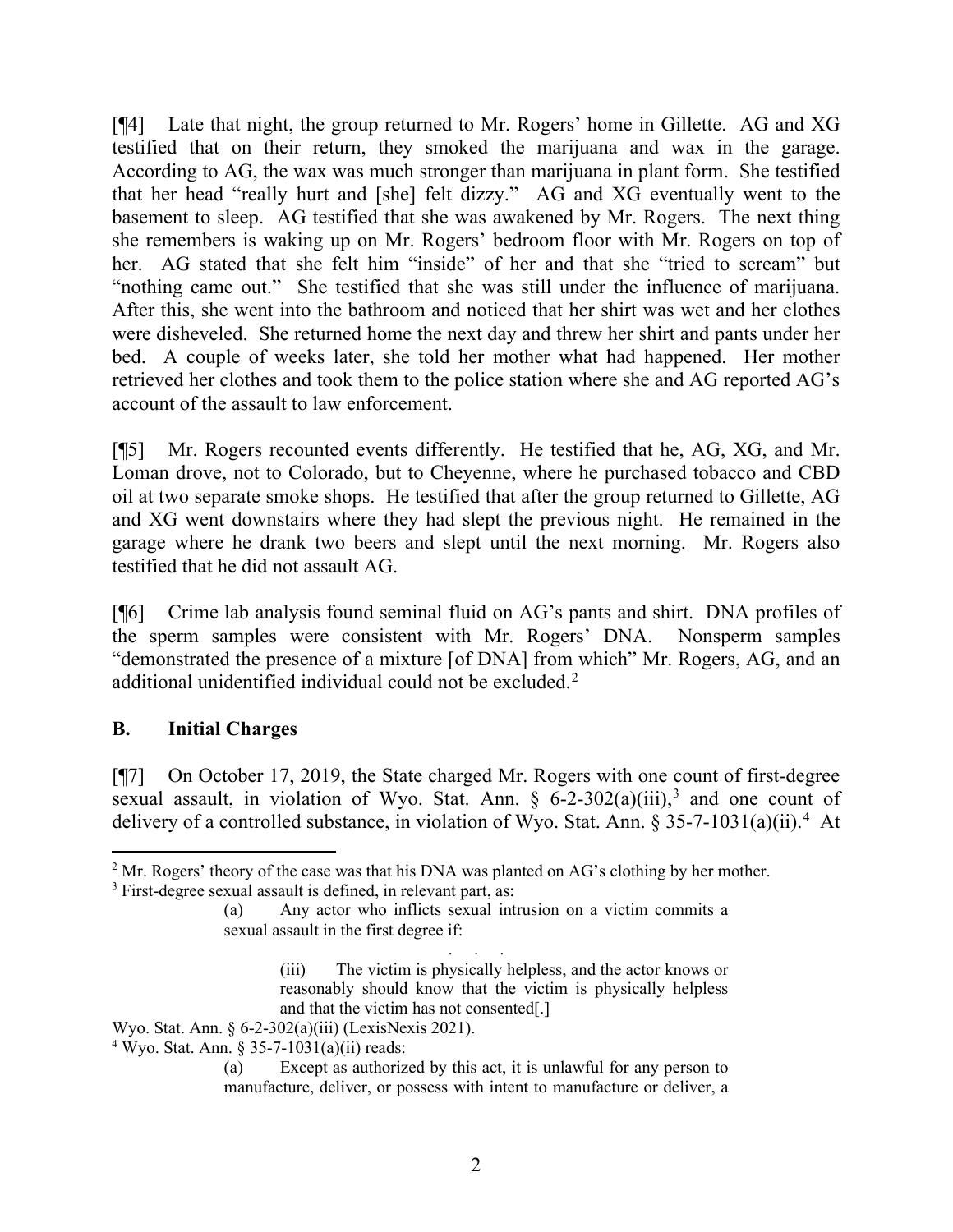his arraignment on November 15, 2019, Mr. Rogers pled not guilty to both counts. Mr. Rogers filed a written demand for speedy trial. The district court set a motion cut-off deadline of January 24, 2020, and a trial for March 23, 2020.

## **C. Trial Continuances**

[¶8] On March 19, 2020, citing the COVID-19 pandemic, the district court continued Mr. Rogers' trial to May 5, 2020, a date within 180 days of his arraignment. On April 17, 2020, the district court notified the parties—that due to the worsening pandemic and this Court's *Order Adopting Temporary Plan to Address Health Risks Posed by the COVID-19 Pandemic* (COVID-19 Restriction Order), which recommended in-person proceedings be suspended until May 31, 2020—it proposed continuing Mr. Rogers' trial beyond the W.R.Cr.P. 48, 180-day speedy trial deadline. Trial was set for July 14, 2020. On May 15, 2020, an updated COVID-19 Restriction Order loosened some of the recommendations for non-jury in-person proceedings, but it also recommended that no jury trials take place until August 3, 2020, and then only after development of written plans to assure the safety of all participants in those trials. On June 5, 2020, the district court again continued Mr. Rogers' jury trial to comply with the recommendations in the updated order. Trial commenced on August 3, 2020.

## **D. The Amended Information**

[¶9] On June 30, 2020, the State filed a motion to amend the information to add a charge of second-degree sexual abuse of a minor, in violation of Wyo. Stat. Ann. § 6-2-  $315(a)(i)$  $315(a)(i)$  $315(a)(i)$ .<sup>5</sup> As grounds, the State asserted it had "recently received information" from a telephone call made by Mr. Rogers from jail. Based on that call, the State believed Mr. Rogers might allege AG consented to the assault, in contrast to the position he had taken in his police interviews which was that the assault never occurred. The State argued its request to amend the information adding a new charge was justified because of "the new alleged circumstances." The call underlying the State's motion was between Mr. Rogers and his pastor. Mr. Rogers objected to the amendment arguing the conversation was

> controlled substance. Any person who violates this subsection with respect to:

> > . . . (ii) Any other controlled substance classified in Schedule I, II or III, is guilty of a crime and upon conviction may be imprisoned for not more than ten (10) years, fined not more than ten thousand dollars (\$10,000.00), or both[.]

Wyo. Stat. Ann. § 35-7-1031(a)(ii) (LexisNexis 2021).

<span id="page-3-0"></span><sup>&</sup>lt;sup>5</sup> Second-degree sexual abuse of a minor under Wyo. Stat. Ann.  $\S 6$ -2-315(a)(i) occurs when an actor "(i) Being seventeen (17) years of age or older, . . . inflicts sexual intrusion on a victim who is thirteen (13) through fifteen (15) years of age, and the victim is at least four (4) years younger than the actor[.]" Wyo. Stat. Ann. § 6-2-315(a)(i) (LexisNexis 2021).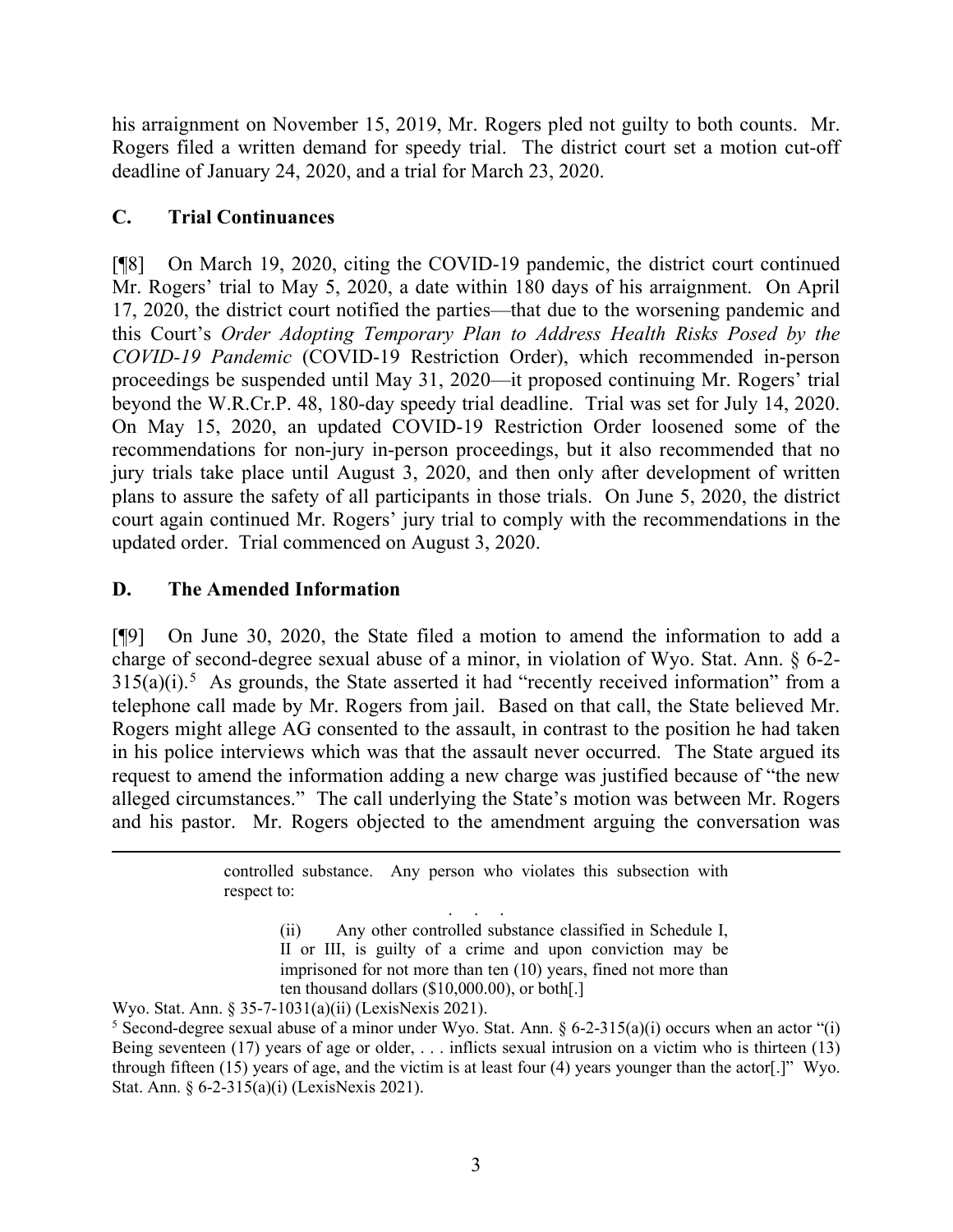protected by the clergyman-penitent privilege and any use of it would violate his constitutional right to free exercise of religion. On July 17, 2020, the district court granted the motion to amend the information. At his arraignment on the added charge, Mr. Rogers pled not guilty.

## **E. The Verdict**

[¶10] The jury convicted Mr. Rogers of second-degree sexual abuse of a minor and acquitted him of first-degree sexual assault and delivery of a controlled substance. The district court sentenced him to a prison term of between thirteen and seventeen years. Mr. Rogers appeals.

## *DISCUSSION*

### *I. Did the district court abuse its discretion when it allowed the State to amend the information sixteen days prior to trial?*

[¶11] Wyoming Rule of Criminal Procedure 3(e) governs motions to amend an information. It provides:

### (e) *Amendment of information or citation.* . . . The court may permit an information or citation to be amended:

(1) With the defendant's consent, at any time before sentencing.

(2) **Whether or not the defendant consents:**

## (A) **At any time before trial if substantial rights of the defendant are not prejudiced.**

(B) At any time before verdict or finding if no additional or different offense is charged and if substantial rights of the defendant are not prejudiced.

W.R.Cr.P. 3(e) (emphasis added). If a defendant does not consent to an amendment, as was the case here, the court may permit an amendment to the information "any time before trial if substantial rights of the defendant are not prejudiced." W.R.Cr.P.  $3(e)(2)(A)$ .

[¶12] When the State moved to amend the information adding the second-degree sexual abuse of a minor charge, Mr. Rogers argued that his communications were protected by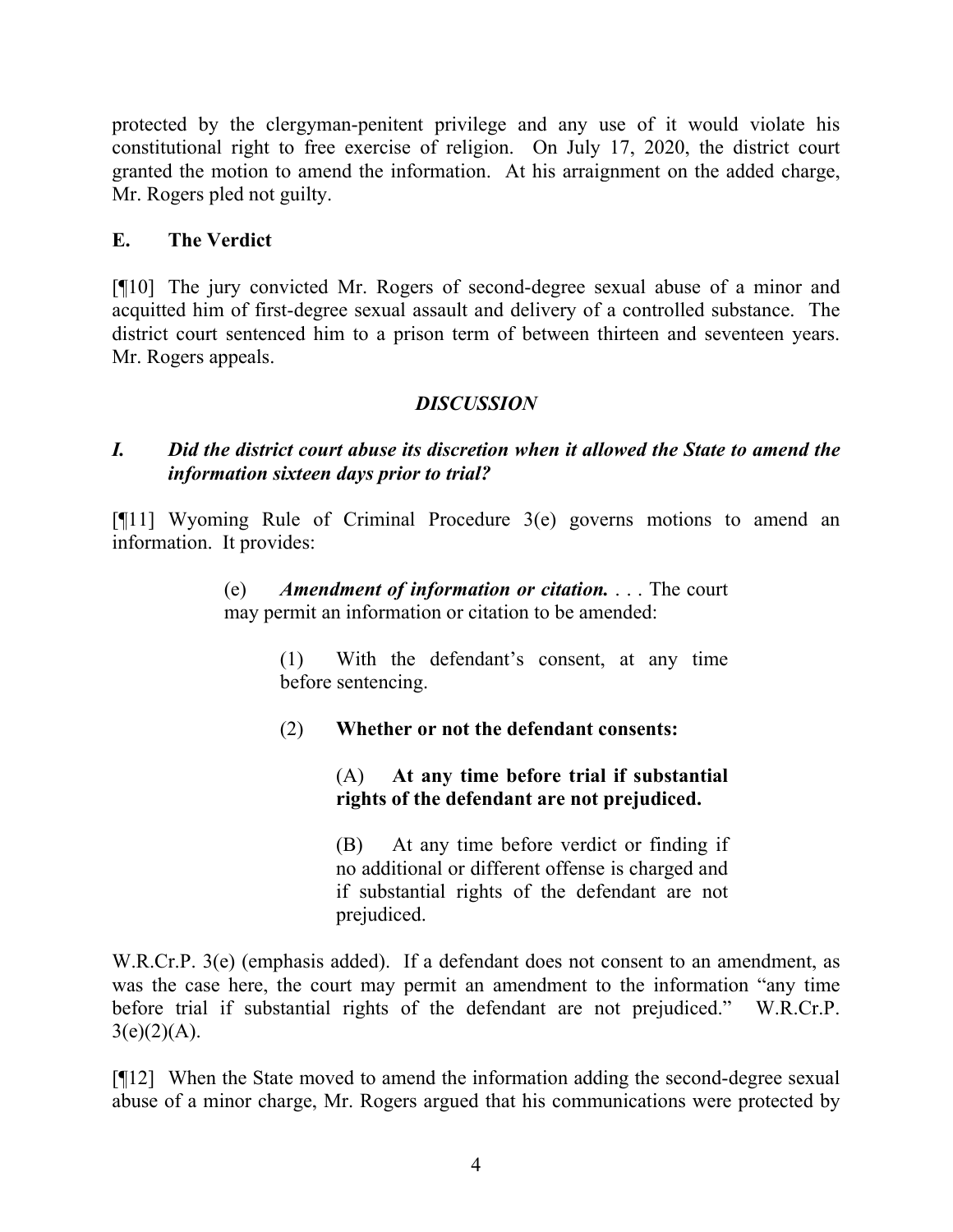the "clergyman-penitent privilege," and that use of the phone call between him and his pastor would "have a chilling effect on [his] First Amendment rights" and would violate his right to the free exercise of religion. The district court granted the State's motion, reasoning:

> [Mr. Rogers'] arguments regarding the recording of his allegedly privileged communication are a red herring. Whether the State can use the evidence obtained from the recording is a wholly different question from whether the State can amend the information. Based upon the current record, the Court cannot determine if the communication remained privileged or the privilege was waived. It appears [Mr. Rogers] knowingly spoke on a recorded line without making any request for a confidential communication. However, that is irrelevant to the question of whether [Mr. Rogers'] substantial rights would be prejudiced by allowing an amended charge. . . . [T]he Court concludes that [Mr. Rogers'] substantial rights will not be prejudiced by amending the information to include a charge based upon the exact same facts underlying the existing charges.

[¶13] On appeal, Mr. Rogers does not raise privileged communication or violation of his First Amendment constitutional rights—his arguments below. He argues, instead, that the district court abused its discretion when it granted the motion to amend the charge sixteen days before trial after concluding his substantial rights were not prejudiced. He asserts that the amendment was untimely given that the evidence underlying it was not new; it violated W.R.Cr.P. 3 by charging a new offense; it was illegal as he received no preliminary hearing on the new charge; and it prejudiced him because he had insufficient time to prepare to defend against the new charge. The State argues that Mr. Rogers waived these arguments because he failed to raise them below.

[¶14] An argument may not be made for the first time on appeal. *Davis v. State*, 2018 WY 40, ¶ 32, 415 P.3d 666, 678 (Wyo. 2018); *Black v. State*, 2017 WY 135, ¶ 15, 405 P.3d 1045, 1051 (Wyo. 2017); *Miller v. Beyer*, 2014 WY 84, ¶ 34, 329 P.3d 956, 967 (Wyo. 2014). "This . . . holds true 'whether it be legal theories or issues never formally raised in the pleadings nor argued to the trial court.'" *Davis*, ¶ 32, 415 P.3d at 678 (quoting *Gumpel v. Copperleaf Homeowners Ass'n, Inc.*, 2017 WY 46, ¶ 32, 393 P.3d 1279, 1291 n.7 (Wyo. 2017)) (internal citations omitted). Parties are bound by the theories they advance below because it is "not appropriate for this Court to reverse a district court ruling on grounds that were never presented to it. This is particularly true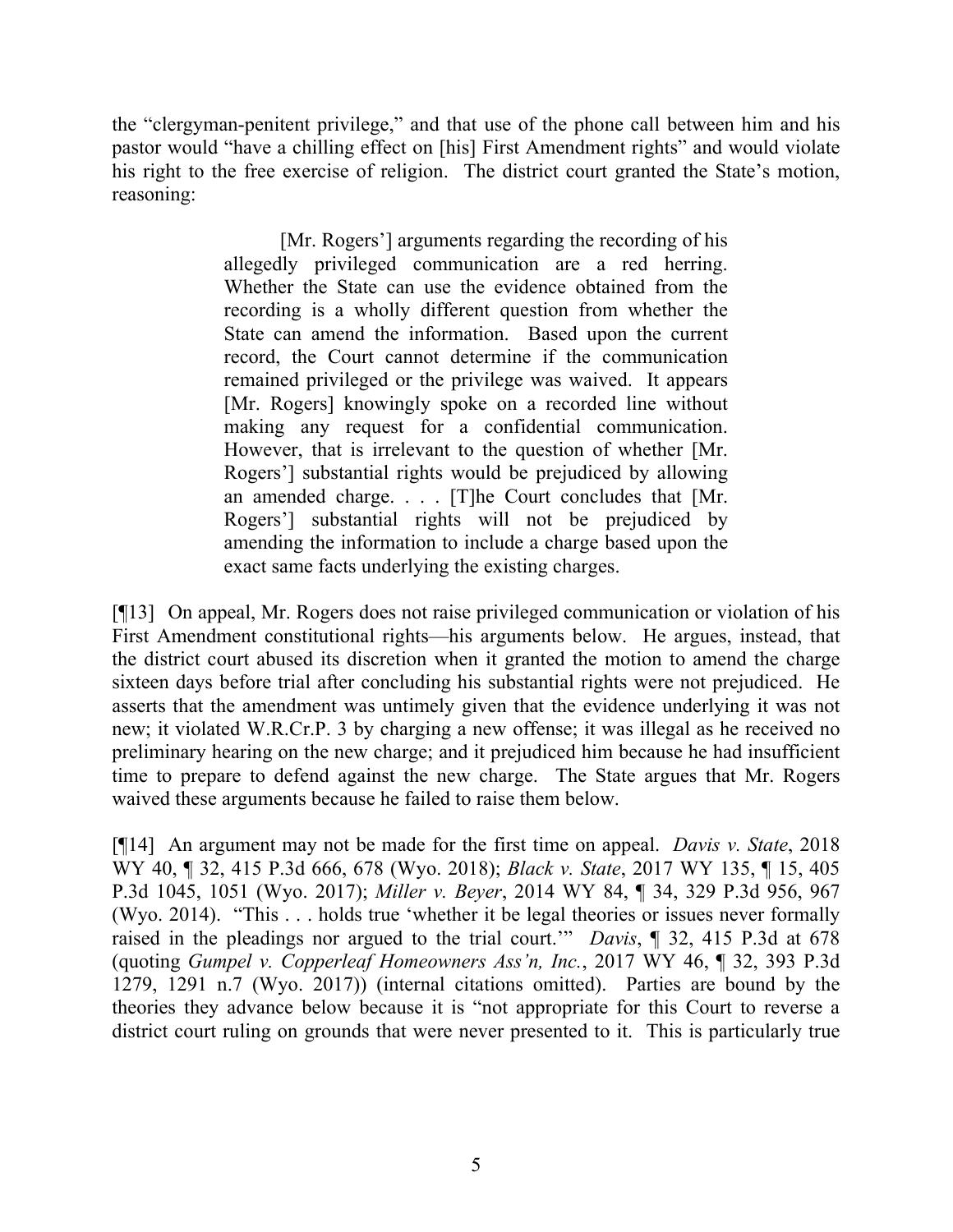when our review is for an abuse of discretion[.]"[6](#page-6-0) *Miller*, ¶ 34, 329 P.3d at 967 (citations omitted). "We recognize only two exceptions to that rule: when the issue raises jurisdictional questions or it is of such a fundamental nature that it must be considered." *Harrison v. State*, 2021 WY 40, ¶ 15, 482 P.3d 353, 358 (Wyo. 2021) (quoting *Four B Properties, LLC v. Nature Conservancy*, 2020 WY 24, ¶ 69, 458 P.3d 832, 849 (Wyo. 2020)).

[¶15] Mr. Rogers did not make any of the arguments he raises here to the district court. Mr. Rogers' claims—that the amendment: was untimely, charged a new offense, was illegal without preliminary hearing, and substantially prejudiced his rights—are not jurisdictional. Mr. Rogers does not argue that these are issues of "a fundamental nature" and, because these issues have not been properly developed for review, we do not address them. *Davis*, ¶ 34, 415 P.3d at 678 (noting the Court will not consider a new issue on appeal where it is not properly developed for review). *See also Kitzke v. State*, 2004 WY 9, ¶ 13, 84 P.3d 950, 953 (Wyo. 2004) ("issues not brought before the district court may not be reviewed by this court upon first impression on appeal"); *Jones v. State*, 2006 WY 40, ¶ 8, 132 P.3d 162, 165 (Wyo. 2006) (declining to hear constitutional challenge to a statute raised for the first time on appeal).

## *II. Was Mr. Rogers deprived of his right to a speedy trial?*

[¶16] Mr. Rogers argues that he did not receive a speedy trial as required by W.R.Cr.P. 48 and the Constitution.

## **A. Standard of Review**

[¶17] We review Rule 48 and constitutional speedy trial claims de novo. *Castellanos v. State*, 2016 WY 11, ¶ 48, 366 P.3d 1279, 1294 (Wyo. 2016).

# **B. Wyoming Rule of Criminal Procedure 48**

[¶18] We first address Mr. Rogers' argument that his trial date violated his right to a speedy trial under Rule 48. Rule 48 requires that a trial begin within 180 days of arraignment "unless continued as provided in this rule." W.R.Cr.P. 48(b)(2). Mr. Rogers was arraigned on November 15, 2019. His speedy trial clock started on that date and was set to expire May 13, 2020. Without question, his August 3, 2020 trial began after the

<span id="page-6-0"></span><sup>6</sup> "Wyoming Rule of Criminal Procedure 3(e) gives discretion to a trial judge in deciding whether a motion to amend an information should be granted." *LaJeunesse v. State*, 2020 WY 29, ¶ 28, 458 P.3d 1213, 1222 (Wyo. 2020) (citing *Albarran v. State*, 2013 WY 111, ¶ 11, 309 P.3d 817, 820 (Wyo. 2013)). Thus, decisions allowing the amendment of an information are reviewed for an abuse of discretion.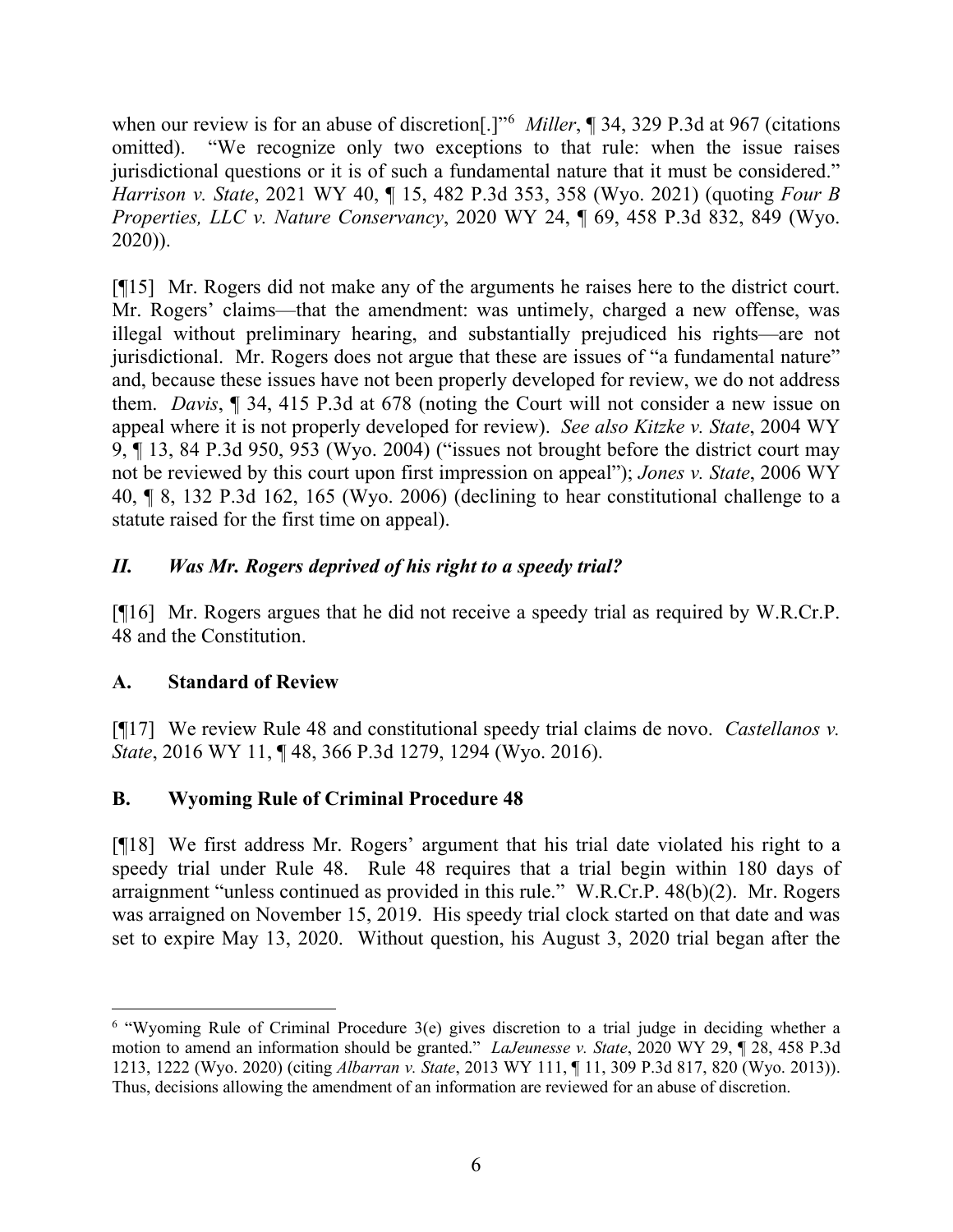clock had run if no exception applies. Rule 48 allows the trial court to continue the trial beyond the 180-day speedy trial deadline under certain circumstances:

> (4) Continuances exceeding 180 days from the date of arraignment may be granted by the trial court as follows:

> > (A) On motion of defendant; or

#### (B) **On motion of the attorney for the state or the court if:**

#### (i) **The defendant expressly consents**;

(ii) The state's evidence is unavailable and the prosecution has exercised due diligence; or

### (iii) **Required in the due administration of justice and the defendant will not be substantially prejudiced**; and

(C) If a continuance is proposed by the state or the court, the defendant shall be notified. If the defendant objects, the defendant must show in writing how the delay may prejudice the defense.

W.R.Cr.P. 48(b)(4) (emphasis added).

[ $[19]$ ] In compliance with Rule 48(b)(4)(C), the district court notified the parties that it proposed continuing Mr. Rogers' May 5, 2020 trial beyond the 180-day speedy trial deadline because of the worsening pandemic. It provided Mr. Rogers the opportunity to object in writing, which he did. Mr. Rogers argued that the pandemic was not a sufficient reason to delay trial beyond the 180-day speedy trial deadline. He asserted that the COVID-19 Restriction Order carved speedy trial rights out of "good cause" continuances due to the COVID-19 emergency. However, at the May 4, 2020 hearing on the matter, Mr. Rogers' attorney stated,

> Specifically given the pandemic, it has limited my in-office hours. It has really limited my ability to communicate with [Mr. Rogers], telephonically, as well as in person.

> Under all of those circumstances, Your Honor, I have spoken with Mr. Rogers at length about what the notice is, what a continuance beyond the 180 days means, the legal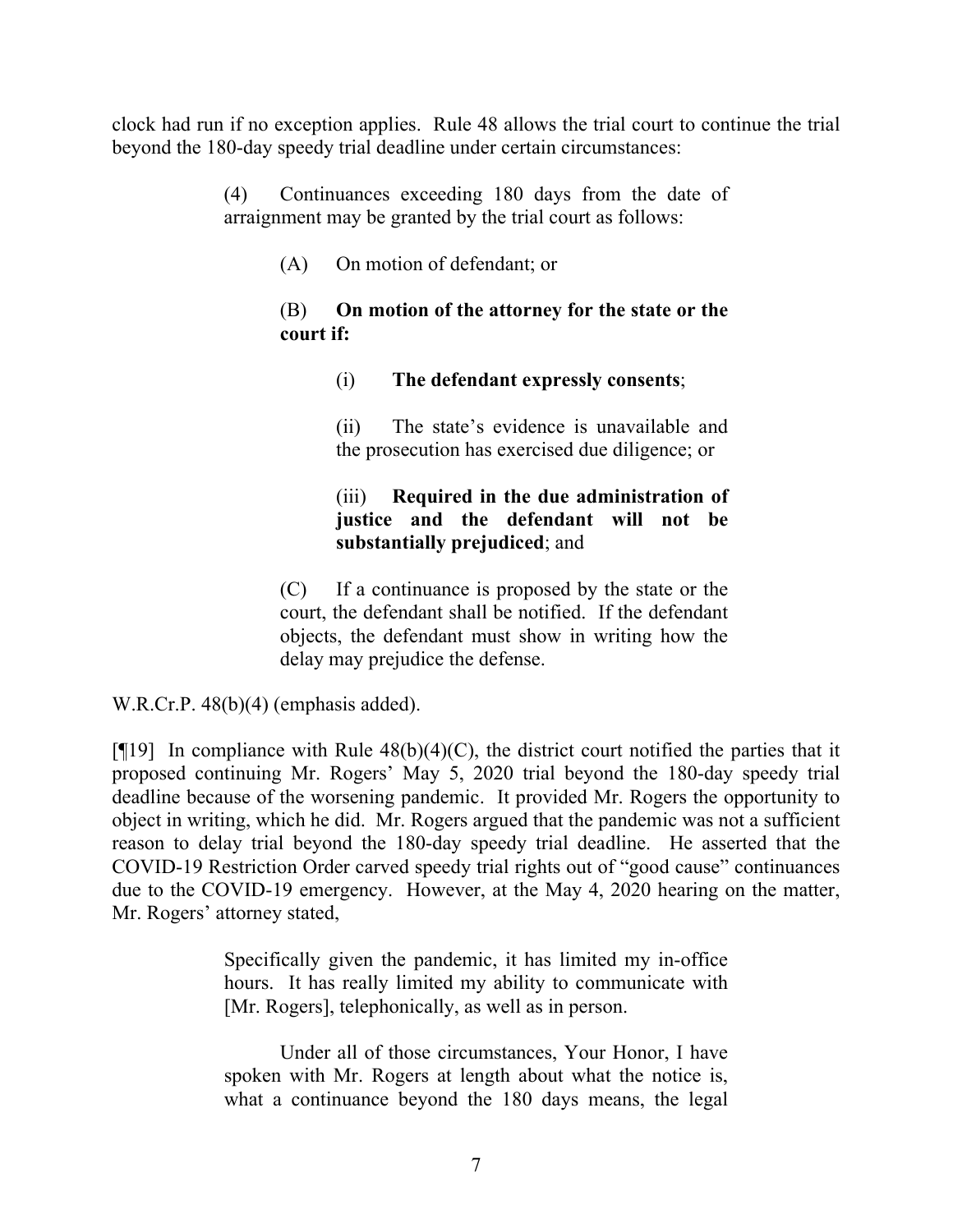parameters for it, and I believe Mr. Rogers is in a position to acknowledge that, given the pandemic and the corresponding effect that has had on our ability to communicate, it has hindered our ability to adequately prepare his case at this time.

As such, Your Honor, **I believe that this matter can be continued past the 180 days, as I think that there is good cause in order to do so** and that **that can be done without Mr. Rogers waiving his right to speedy trial**. . . . The Supreme Court issued its order on the COVID for a reason, and I believe the circumstances unique to this case that have been manifested not only by the pandemic, but the corresponding effect that has had on the ability of the Defense to communicate with each other, reaches that good-cause threshold such that this could be pushed past the 180 days without Mr. Rogers waiving his right to speedy trial.

And to that end, Your Honor, **the Defense would not object to the Court issuing such an order, mindful of the fact that Mr. Rogers is not waiving his right to speedy trial**.

(Emphasis added.)

[¶20] The State interprets this colloquy as Mr. Rogers' consent to the continuance satisfying Rule  $48(b)(4)(B)(i)$  which allows a court to continue trial beyond the 180-day limit if "[t]he defendant expressly consents." While Mr. Rogers statements could be construed as consent to a continuance under Rule  $48(b)(4)(B)(i)$ , there is no question that he conceded a continuance was justified under Rule 48(b)(4)(B)(iii). Concurrent with this concession, Mr. Rogers preserved his right to a speedy trial. *See Webb v. State*, 2017 WY 108, ¶¶ 8–27, 401 P.3d 914, 920–25 (Wyo. 2017) (discussing the right to a speedy trial under Rule 48 and the Sixth Amendment to the U.S. Constitution); *Castellanos*, ¶¶ 49–51, 69, 366 P.3d at 1294–95, 99 (same).

[ $[$ [21] The applicable Rule 48 provision is Rule  $48(b)(4)(B)(iii)$ : "Continuances" exceeding 180 days from the date of arraignment may be granted . . . [o]n motion of . . . the court if . . . [r]equired in the due administration of justice and the defendant will not be substantially prejudiced<sup>[.]</sup>" W.R.Cr.P. 48(b)(4)(B)(iii).

[¶22] The district court notified Mr. Rogers that it proposed continuing the trial beyond the 180-day speedy trial deadline under Rule  $48(b)(4)(B)(iii)$  because of the worsening pandemic. At the May 4 hearing on Mr. Rogers' objection to a continuance, Mr. Rogers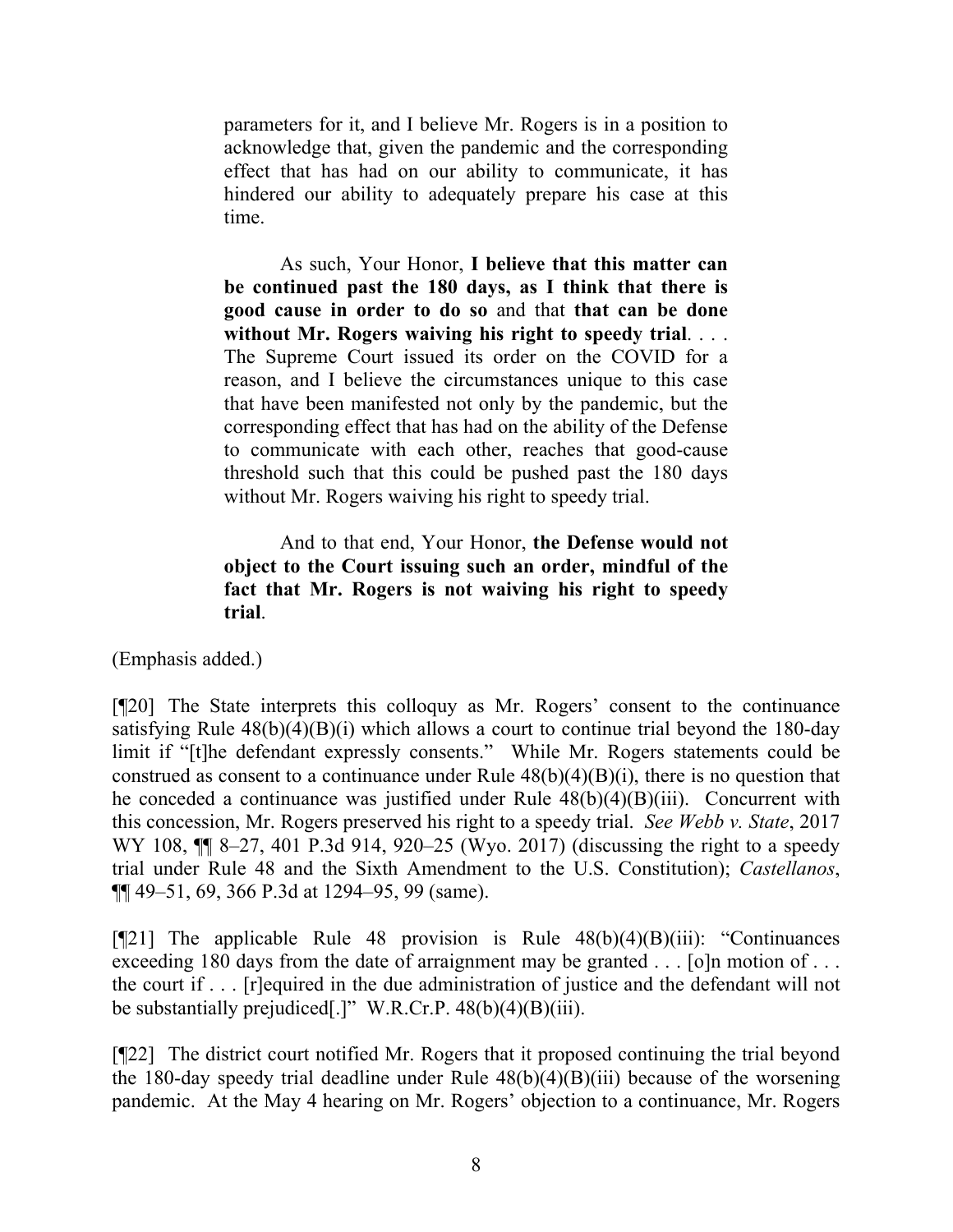expressly conceded that there was good cause to continue the hearing when his attorney stated, "this matter can be continued past the 180 days, as I think that there is good cause in order to do so." Mr. Rogers also acknowledged that he would not suffer prejudice and in fact his defense might benefit from the delay by stating: "I believe Mr. Rogers is in a position to acknowledge that, given the pandemic and the corresponding effect that has had on our ability to communicate, it has hindered our ability to adequately prepare his case at this time."

[¶23] After finding that the due administration of justice required a continuance beyond 180 days, the court set the trial for July 14, 2020, which date it made clear was unsettled given the uncertainties of the pandemic.

[¶24] On May 15, 2020, the COVID-19 Restriction Order was updated, recommending no jury trials take place until August 3, 2020, and on June 5, 2020, the district court continued the trial from July 14, 2020, to August 3, 2020. Mr. Rogers did not object and consent remained in effect. Trial commenced on August 3, 2020. Delays necessitated under Rule  $48(b)(4)(B)(iii)$  do not count in the speedy trial calculation. *Mathewson v. State*, 2019 WY 36, ¶ 53, 438 P.3d 189, 208–09 (Wyo. 2019) (the time during which the defendant consented to a continuance does not count as delay in speedy trial calculation). The continuances in Mr. Rogers' trial complied with Rule 48, these delays do not count in the 180-day calculation, and Mr. Rogers received a speedy trial under the rule.

[¶25] We turn next to the question of whether Mr. Rogers' constitutional right to a speedy trial was violated by the delay.

### **C. Constitutional Right to Speedy Trial**

[¶26] The Sixth Amendment guarantees every criminal defendant a speedy trial. U.S. Const. amend. VI; *Castellanos*, ¶ 69, 366 P.3d at 1299. At the hearing, Mr. Rogers' attorney made clear that by consenting to the continuance, Mr. Rogers was not waiving his right to a speedy trial. *Supra* ¶ 19.

> In evaluating a constitutional speedy trial claim, we adhere to the test enunciated in *Barker v. Wingo*, 407 U.S. 514, 92 S.Ct. 2182, 33 L.Ed.2d 101 (1972). *Cosco v. State*, 503 P.2d 1403 (Wyo. 1972). Under that test, we consider four factors in determining whether a speedy trial violation has occurred: 1) the length of the delay; 2) the reason for the delay; 3) the defendant's assertion of his right; and 4) the prejudice to the defendant. *Harvey v. State*, 774 P.2d 87, 92 (Wyo. 1989), citing *Barker*. These factors must be considered together and balanced in relation to all relevant circumstances. *Id.*